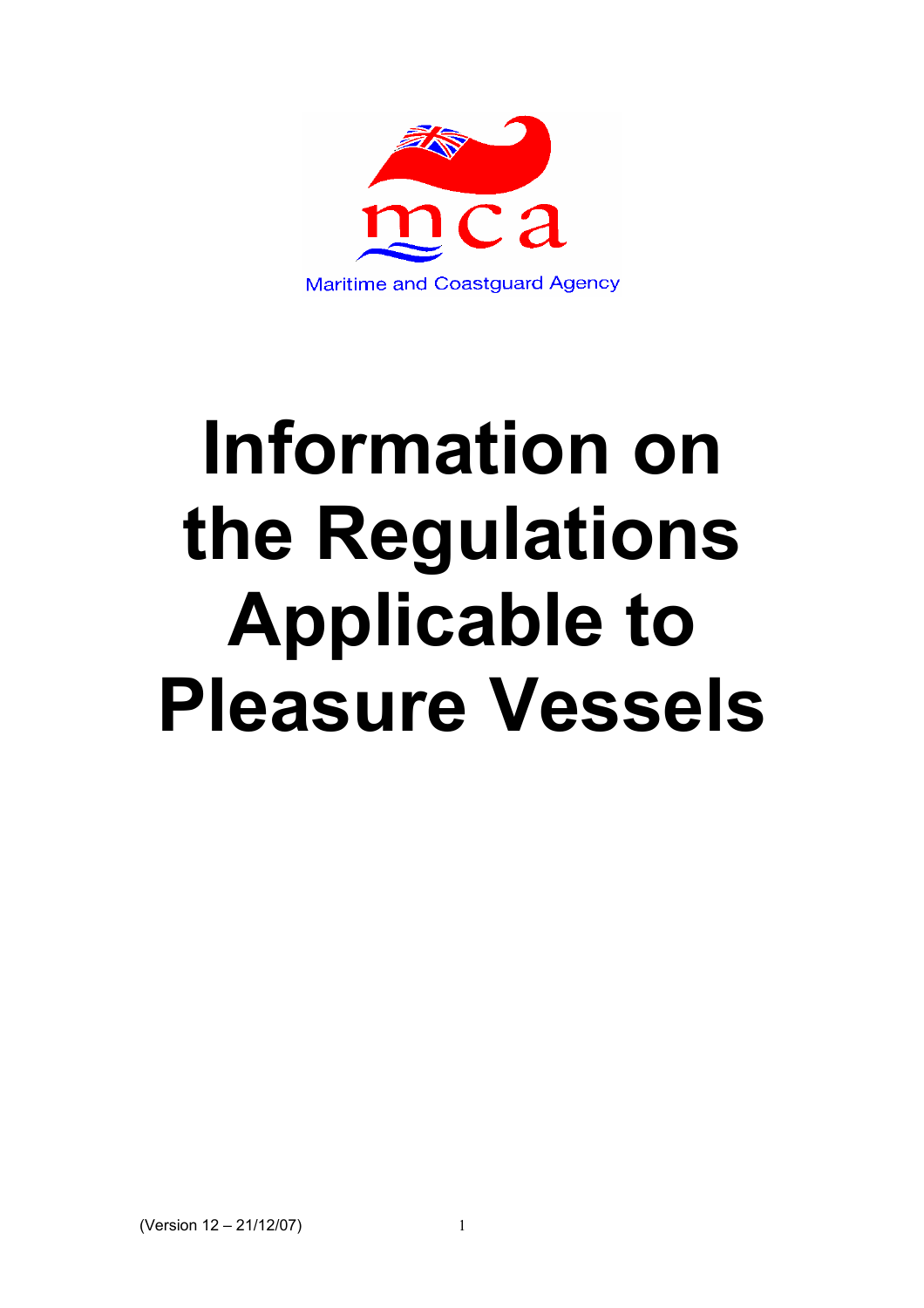# **INFORMATION ON THE REGULATIONS THAT ARE APPLICABLE TO PI FASURE CRAFT**

# **INTRODUCTION**

Pleasure craft can be considered to be vessels that are used for sport or recreational purposes only and do not operate for any financial gain to the owner. A more extensive legal definition can be had by reference to the Merchant Shipping (Vessels in Commercial Use for Sport or Pleasure) 1998 as amended.

This document gives advice and some detail on what regulations apply. More specific information can be obtained by consulting the relevant regulations or by contacting the MCA.

**Note - If more than 12 passengers are carried, irrespective of whether payment is made, the vessel is a "passenger ship" under the Merchant Shipping Regulations. A passenger may be considered as anyone onboard not involved with the running of the vessel. If it is intended to carry more than 12 passengers, notification should be made to the Agency's local Marine Office. On a case by case basis, the local Marine Office may consider the granting of an exemption from the applicable Passenger Ship Regulations for a pleasure vessel carrying more than 12 passengers, on an occasional basis.** 

# **SAFETY EQUIPMENT**

Pleasure craft of less than 13.7 metres in length are not covered by any statutory requirements as far as life saving or fire fighting equipment is concerned.

At 13.7 metres in length and over they are, however, obliged to comply with the Merchant Shipping (Life-Saving Appliances for ships other than ships of Classes III to VI (A)) Regulations 1999 and the Merchant Shipping (Fire Protection: Small Ships) Regulations 1998 respectively. These vessels are classified as being Class XII in these Regulations.

## **LIFE-SAVING EQUIPMENT**

Vessels are to comply with the requirements of Merchant Shipping (Life-Saving Appliances For Ships Other Than Ships Of Classes III to VI(A)) Regulations 1999 (SI 1999/2721). In this case all lifesaving equipment on board is to be in accordance MSN 1676 (M), The Merchant Shipping (Life-Saving Appliances for Ships Other than Ships of Classes III to VI(A)) Regulations 1999, and MSN 1677 (M) The Merchant Shipping (Life Saving Appliances for Ships other than Ships of Classes III to VI(A) Regulations 1999.

#### *Alternatively vessels may comply with the general exemption issued to these*  regulations, on 12<sup>th</sup> September 2007, and the equipment standards contained within the *associated schedule, attached to the end of this notice.*

## **Notes**

- 1. Life-saving appliances on vessels that proceed to sea are to be fitted with retro-reflective material.
- 2. The lifejackets required on class XII vessels must be either of BS EN 396, BS EN 399, CEN 150 standard, or a DOT (UK) approved type and must not depend solely on oral inflation for their buoyancy.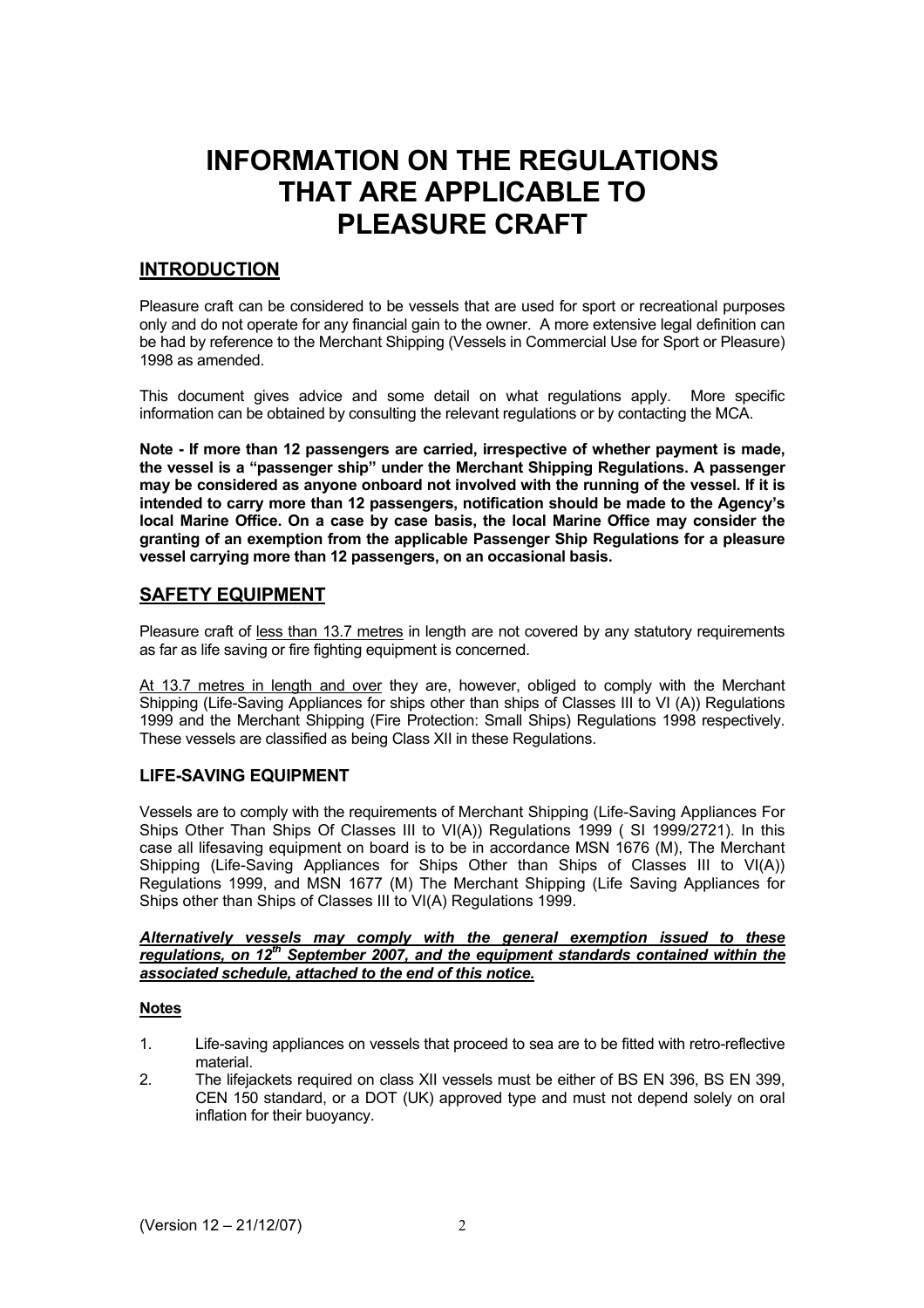#### **FIRE PROTECTION**

#### *For alternative requirements also see general exemption, issued on 12<sup>th</sup> September 2007, for Class XII vessels from the Merchant Shipping (Fire Protection: Small Craft) Regulations 1998, attached to the end of this notice.*

Vessels over 500 gross tons must comply with Regulation 28 of the Merchant Shipping (Fire Protection: Large Ships) Regulations 1998

Vessels over 150 tons gross and under 500 tons gross must comply with Regulation 17 of the Merchant Shipping (Fire Protection: Small Ships) regulations 1998

Ships of under 150 tons gross but 21.34 metres in length or over must be equipped so that they can apply at least 1 jet of water from a powered fire pump to any part of the vessel. The pump should be situated outside propulsion machinery spaces but if it is not, another, possibly manually operated, pump must also be provided outside the space.

Vessels under 150 tons and less than 21.34 in length must have a fire pump, either power or manually operated, situated outside the machinery space.

In vessels of less than 15 metres in length or open decked boats of less than 21.34 metre length, 2 buckets on suitable length lanyards may be substituted for the pump.

Additionally, fire extinguishers must be provided: -

At least 2 for vessels under 21.34 metre length;

At least 3 for vessels over 21.34 metre length;

And where there is a machinery space, at least 2 portable extinguishers suited for oil fires in that space.

A fireman's axe must be carried on fully decked vessels less than 150 tons and 21.34 metres or more in length.

## **SOLAS V For Pleasure Craft**

On 1 July 2002, some new regulations came into force, which directly affect pleasure craft users. These regulations are part of Chapter V of the International Convention for the Safety of Life at Sea, otherwise known as SOLAS V. Most of the SOLAS convention only applies to large commercial ships, but parts of Chapter V apply to small, privately owned pleasure craft. The following requirements apply to all craft, irrespective of size. If you are involved in a boating accident and it is subsequently shown that you have not applied the basic principles outlined in this document, you could be prosecuted.

#### **VOYAGE PLANNING**

Regulation V/34 'Safe Navigation and avoidance of dangerous situations', is a new regulation. It concerns prior-planning for your boating trip, more commonly known as voyage or passage planning. Voyage planning is basically common sense. As a pleasure boat user, you should particularly take into account the following points when planning a boating trip:

- **Weather:** before you go boating, check the weather forecast and get regular updates if you are planning to be out for any length of time.
- **Tides:** check the tidal predictions for your trip and ensure that they fit with what you are planning to do.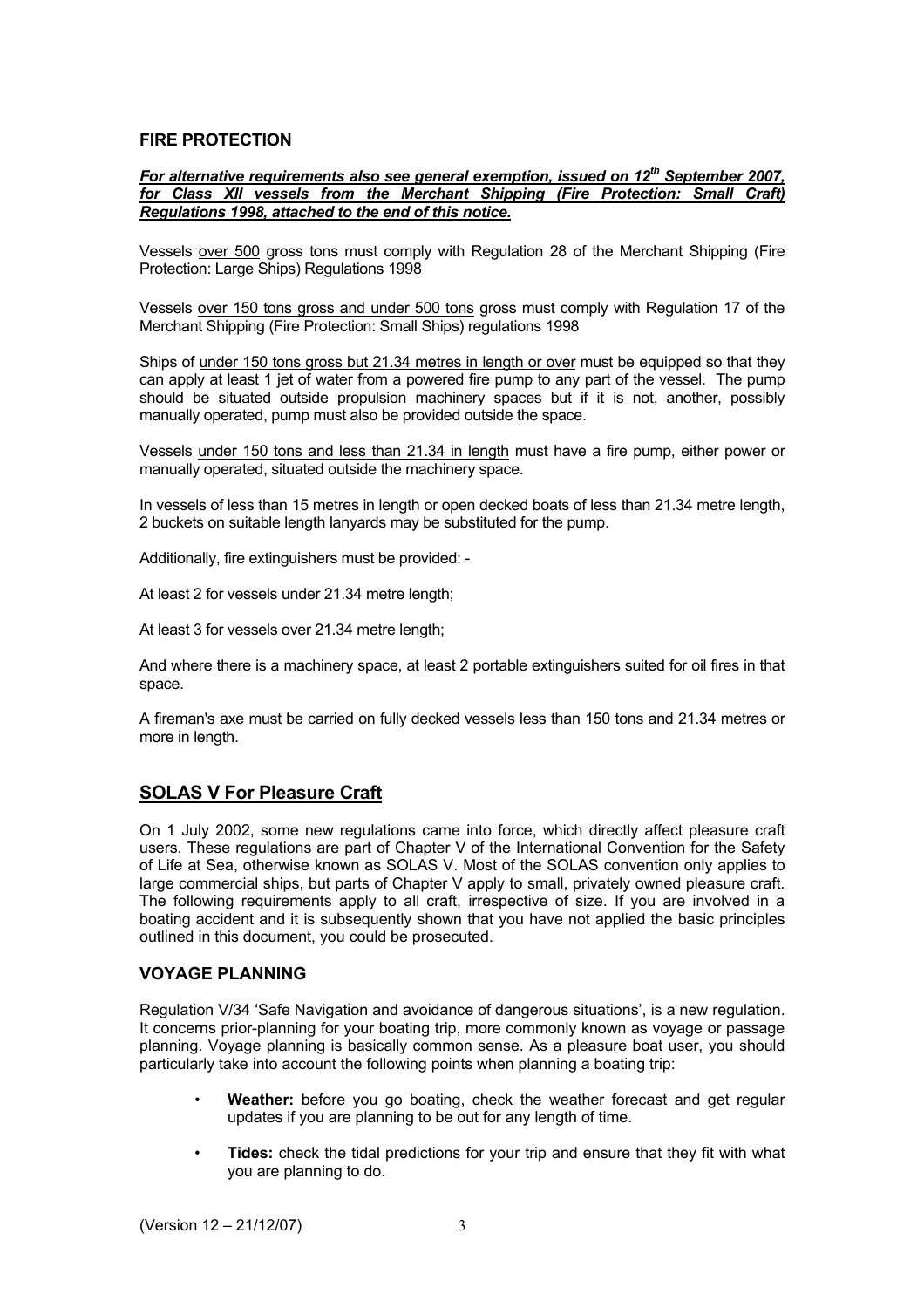- **Limitations of the vessel:** consider whether your boat is up to the proposed trip and that you have sufficient safety equipment and stores with you.
- **Crew:** take into account the experience and physical ability of your crew. Crews suffering from cold, tiredness and seasickness won't be able to do their job properly and could even result in an overburdened skipper.
- **Navigational dangers:** make sure you are familiar with any navigational dangers you may encounter during your boating trip. This generally means checking an up to date chart and a current pilot book or almanac.
- **Contingency plan:** always have a contingency plan should anything go wrong. Before you go, consider bolt holes and places where you can take refuge should conditions deteriorate or if you suffer an incident or injury. Bear in mind that your GPS set is vulnerable and could fail at the most inconvenient time. It is sensible and good practice to make sure you are not over-reliant on your GPS set and that you can navigate yourself to safety without it should it fail you.
- **Information ashore:** make sure that someone ashore knows your plans and knows what to do should they become concerned for your well being. The Coastguard Voluntary Safety Identification Scheme (commonly known as CG66) is also free and easy to join. The scheme aims to help the Coastguard to help you quickly should you get into trouble while boating. It could save your life.

#### **RADAR REFLECTORS**

Many large ships rely on radar for navigation and for spotting other vessels in their vicinity. So, whatever size your boat is, it's important to make sure that you can be seen by radar. Regulation V/19 requires all small craft to fit a radar reflector 'if practicable'. If your boat is more than 15m in length, you should be able to fit a radar reflector that meets the IMO requirements of 10m2. If your boat is less than 15m in length, you should fit the largest radar reflector you can. Whatever size your boat is, the radar reflector should be fitted according to the manufacturer's instructions, and as high as possible to maximise its effectiveness.

#### **LIFE SAVING SIGNALS**

Regulation V/29 requires you to have access to an illustrated table of the recognised life saving signals, so that you can communicate with the search and rescue services or other boats if you get into trouble. You can get a free copy of this table in a leaflet produced by the MCA, available at www.mcga.gov.uk, or you can also find it in various nautical publications. If your boat is not suitable for carrying a copy of the table on board (because it's small or very exposed), make sure you've studied the table before you go boating. Larger boats should keep a copy on board.

#### **ASSISTANCE TO OTHER CRAFT**

Regulations V/31, V/32 and V/33 require you:

- to let the Coastguard and any other vessels in the vicinity know if you encounter anything that could cause a serious hazard to navigation, if it has not already been reported. You can do this by calling the Coastguard on VHF, if you have it on board, or by telephoning them at the earliest opportunity. The Coastguard will then warn other vessels in the area.
- to respond to any distress signal that you see or hear and help anyone or any boat in distress as best you can.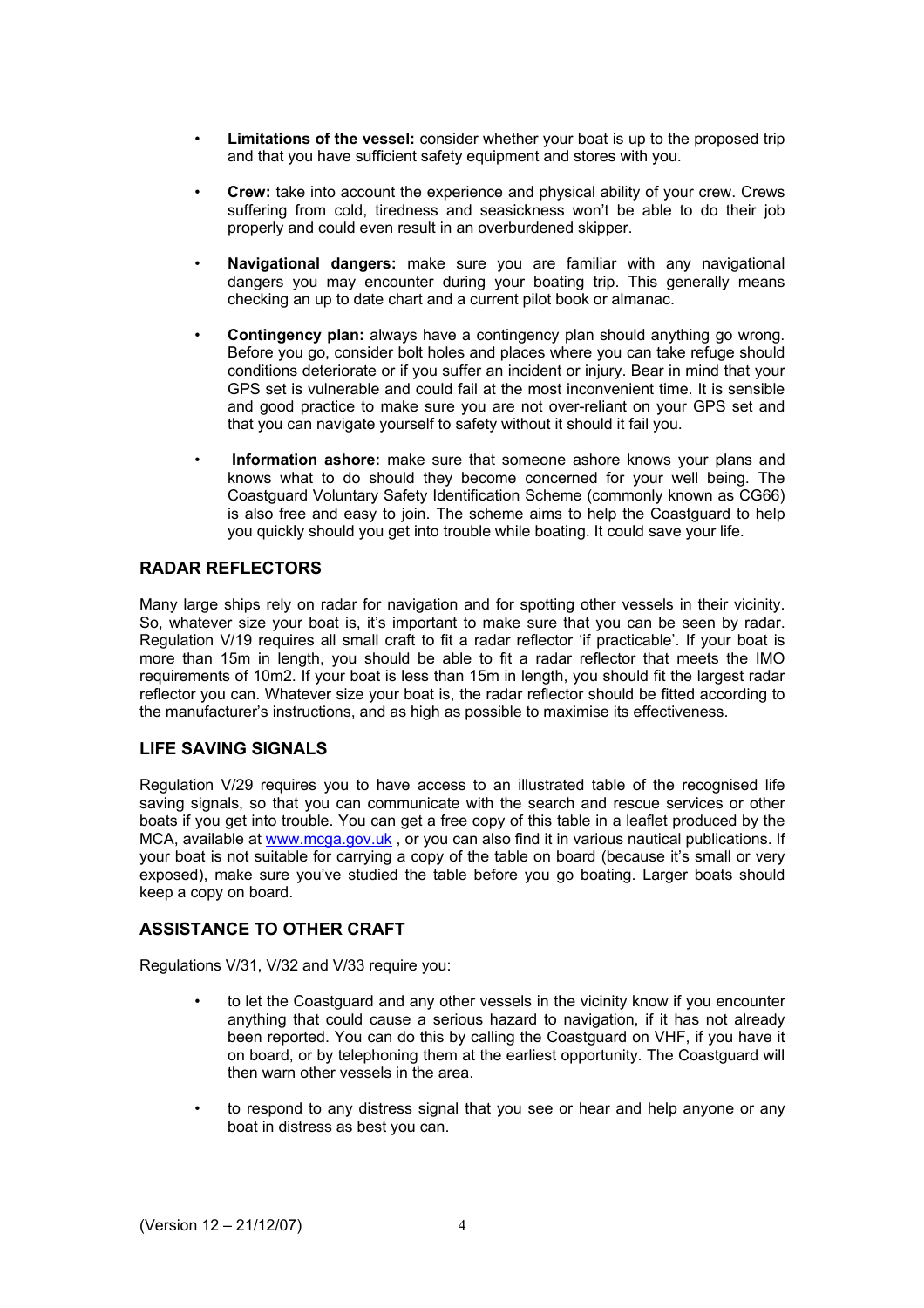#### **MISUSE OF DISTRESS SIGNALS**

Regulation V/35 prohibits misuse of any distress signals. These are critical to safety at sea and by misusing them you could put your or someone else's life at risk.

#### **NAVIGATION**

With respect to navigation and collision avoidance any vessel that proceeds to sea, irrespective of size, is required to comply with the Merchant Shipping (Distress Signals & Prevention of Collisions) Regulations 1996. It is of paramount importance that all vessels at sea comply with the International Regulations for the Prevention of Collisions at Sea. These are contained within the Merchant Shipping regulations that also set out the penalties for non-compliance, which could be a fine of up to £50,000 in serious cases.

The Regulations require that all vessels that proceed to sea are correctly provided with, and exhibit, navigation lights, shapes and sound signalling devices consistent with the vessels' length, type and circumstances. Navigation lights are required if the vessel is likely to operate at night or in poor visibility by day.

Owners should ensure that the lights they provide on their vessels are of approved types, also that they are displayed in their correct position(s) on the vessel.

#### **MANNING**

Provided it meets the following requirements a pleasure vessel which is less than 3000 GT has been exempted from the Merchant Shipping (Safe Manning, Hours of Work and Watchkeeping) Regulations 1997:

Vessels of ≥ 24 metres length and ≥ 80 GT should comply with the manning requirements set out in Merchant Shipping Notice 1802 and Marine Guidance Note and 156 for deck and engineering requirements respectively.

A vessel < 24 metres length or <80 GT need not comply with the Manning Regulations.

#### **CREW AGREEMENTS, HEALTH AND SAFETY AT WORK AND FIRST AID KIT REQUIREMENTS**

Any pleasure yacht of any size and with 5 or more paid crew, undertaking non-coastal voyages will require crew agreements and crew lists. Further information is given in MGN 149. MGN 111 provides information on the requirement to maintain an up to date list of crew at an address in the UK.

Additionally, where paid crew are employed on a UK flag vessel then occupational health and safety regulations provisions apply, principally the Merchant Shipping and Fishing Vessels (Health and Safety at Work) Regulations 1997 (SI 1997 No 2962). MGN 20 gives information and advice.

For such vessels the requirements of the Merchant Shipping and Fishing Vessels (Medical Stores) Regulations 1995 (SI 1995 No 1802) also apply with detailed requirements set out in Merchant Shipping Notice MSN 1768 (M + F).

#### **POLLUTION**

The requirements of the international pollution prevention regulations (MARPOL) apply to all vessels but for pleasure vessels no survey is required.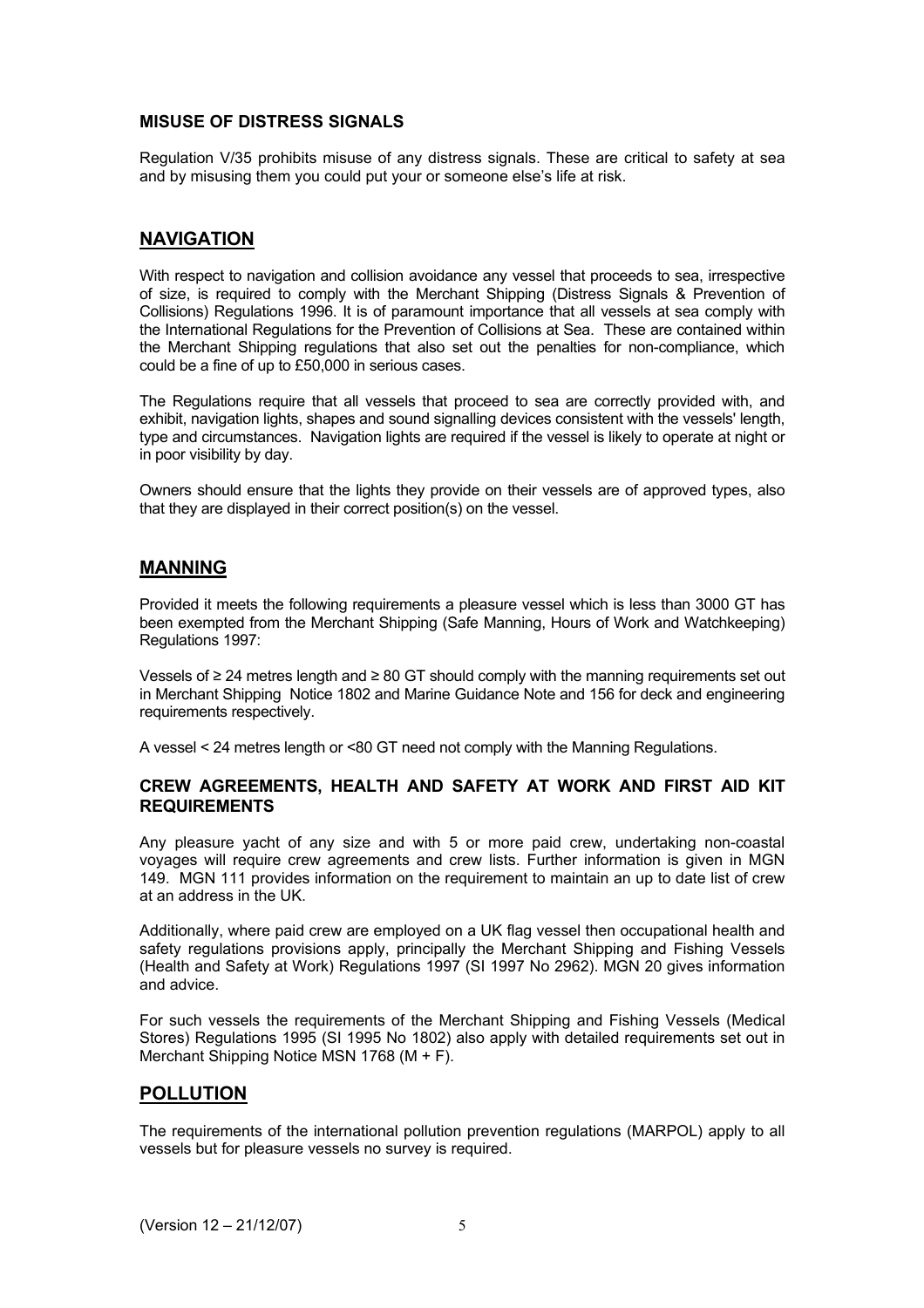The Merchant Shipping (Prevention of Pollution by Garbage) Regulations 1998 set out what garbage can be thrown over the side and where, under MARPOL Annex V regulations. Further information is given in MSN 1720.

Under a new EU Directive, all vessels will have to put waste in a waste reception facility before leaving a port.

# **FURTHER INFORMATION**

Merchant Shipping Notices (MSNs) and Marine Guidance Notes (MGNs) are available on the MCA website: www.mcga.gov.uk/

Regulations are available via the Internet at: www.legislation.hmso.gov.uk/stat.htm

Any further questions can be addressed to MCA Fishing and Code Vessel Safety Branch, tel: 023 8032 9139, fax: 023 8032 9447 or email codes@mcga.gov.uk.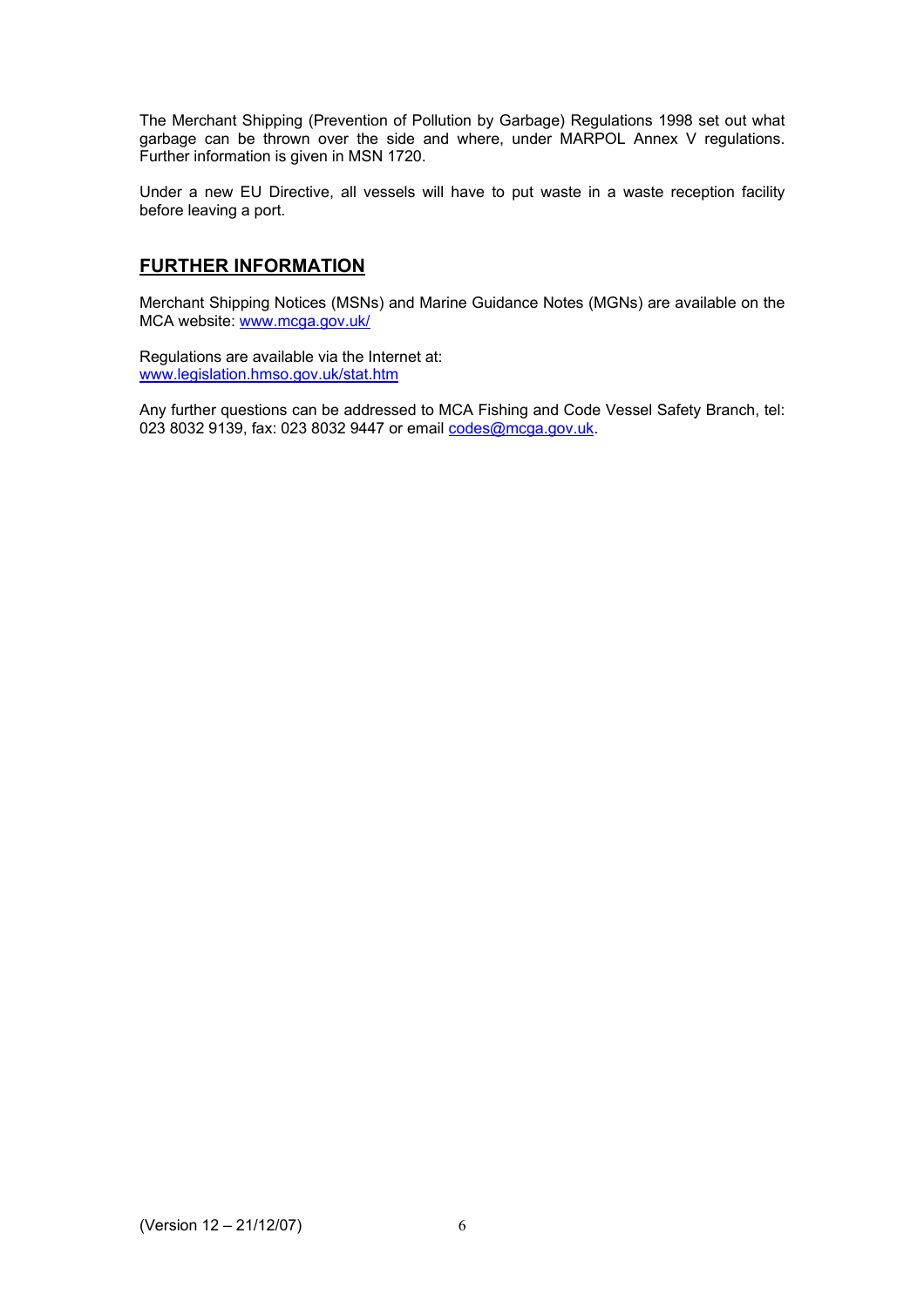

# **Fire Protection and Life Saving Appliances for pleasure vessels over 13.7 metres in length (45 ft)**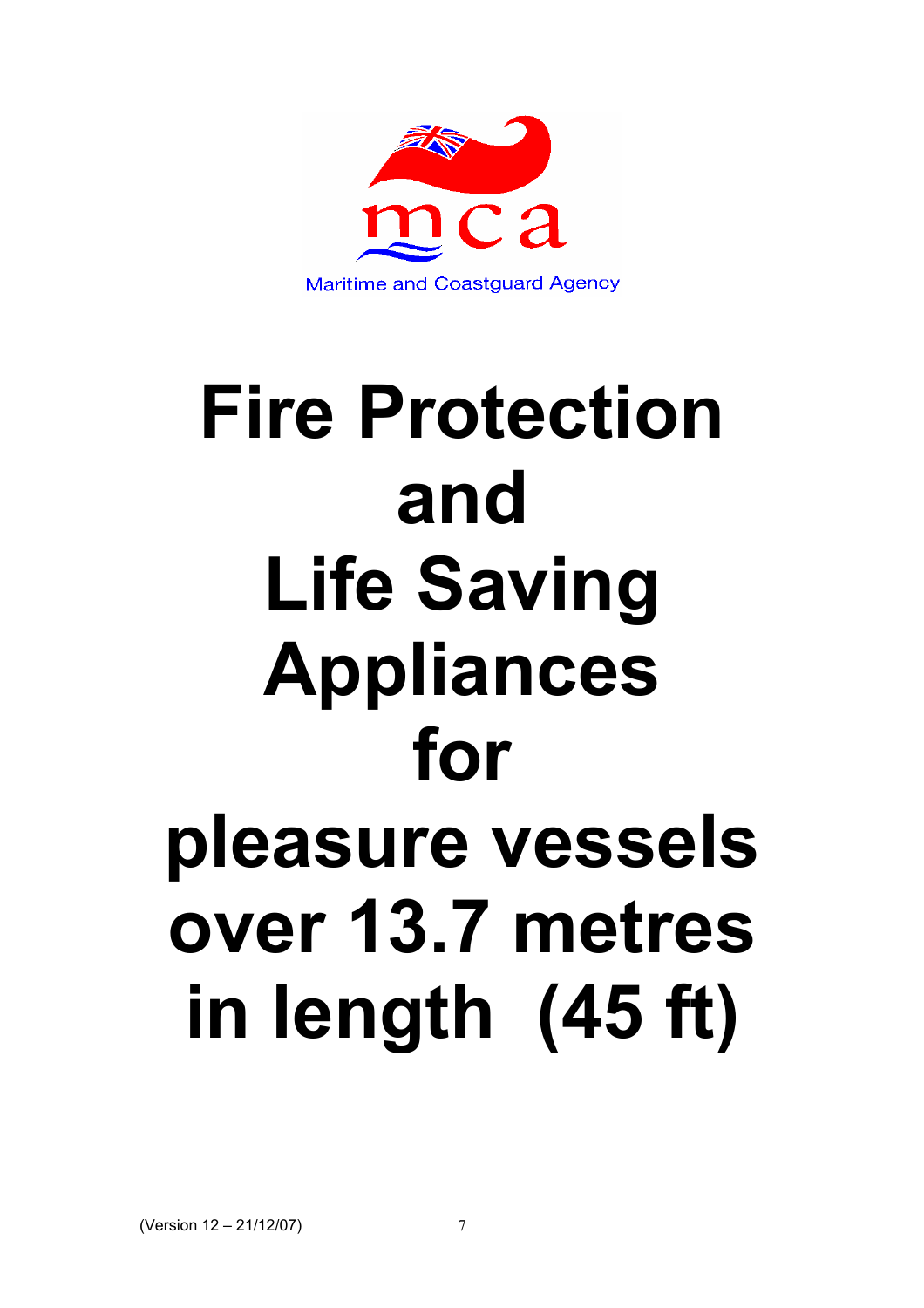In May 2002 the Maritime and Coastguard Agency (MCA) had reason to prosecute the owner of a privately owned motor cruiser for not keeping a proper look out and for having inadequate, time expired and insufficient life saving equipment on board his boat. The owner was convicted at Weymouth Magistrates Court.

Following this conviction the British Marine Federation (BMF) approached the MCA about the practical problems associated with complying with the Merchant Shipping Regulations for life saving appliances and fire protection. The possible conflict in also having to comply with the Recreational Craft Directive (RCD), with which vessels being placed on the market for the first time in Europe have to comply, was also raised.

BMF, MCA and the Royal Yachting Association (RYA) met and agreed equivalent standards of safety which avoids possible conflict with the RCD and takes account of equipment which is readily available and commonly used by the private boat owner. Unlike the Merchant Shipping Regulations, the agreed equivalent standards require boats to carry VHF radio and this means of summoning help is reflected in the scale of equipment required, which varies according to the distance from the coast that the vessel will be operating.

The MCA has issued general exemptions, to Class XII vessels from the Merchant Shipping (Fire Protection: Small Craft) Regulations 1998 and the Merchant Shipping (Life-Saving Appliances For Ships Other Than Ships Of Classes III To VI(A)) Regulations 1999, provided that they comply with the agreed equivalent standards. This gives owners a choice of direct compliance with the existing MS Regulations or the equivalent standards.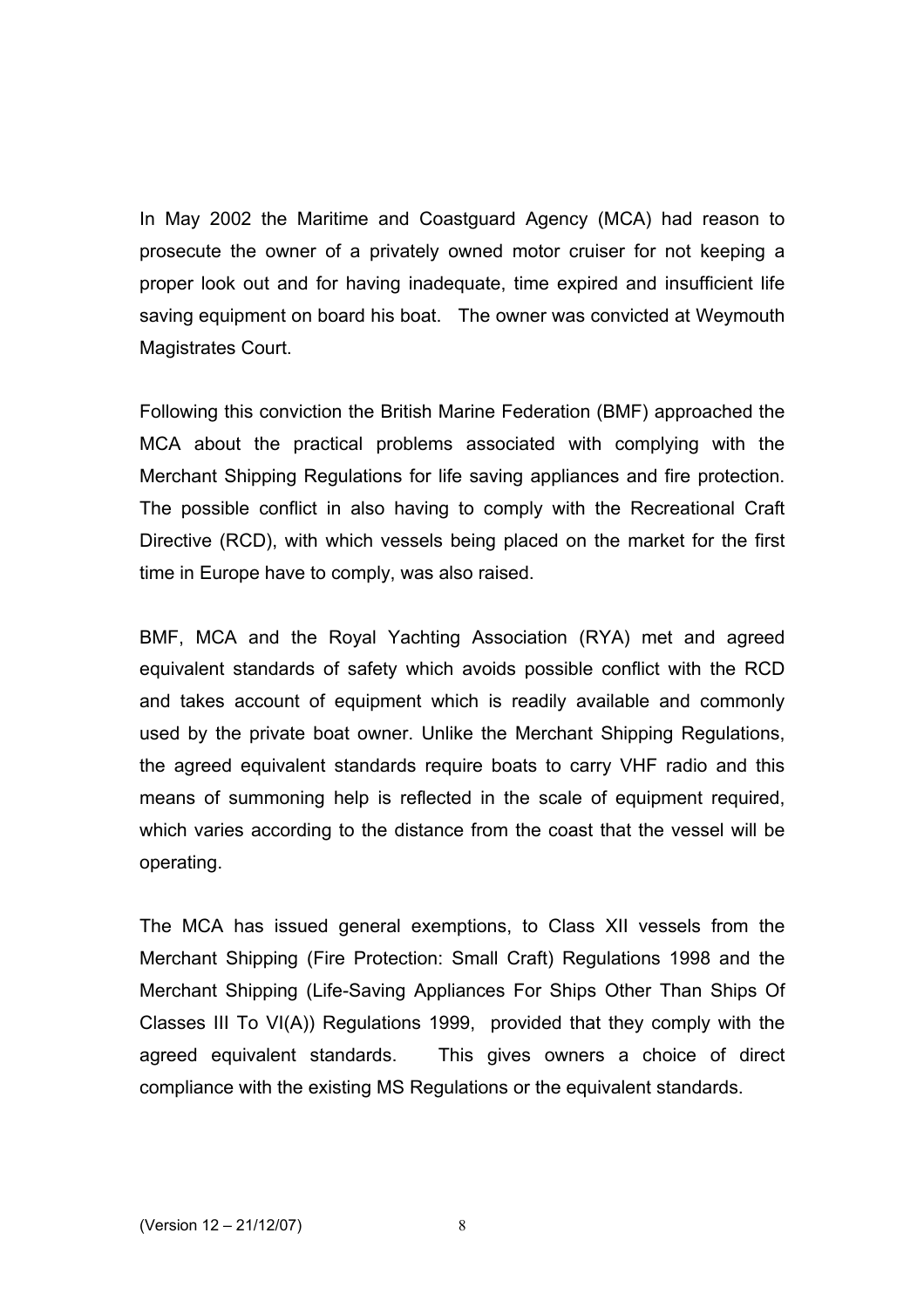

# **EXEMPTION in relation to Life-Saving Appliances on Class XII vessels**

The Secretary of State for Transport, in exercise of the powers conferred by Regulation 85 of the Merchant Shipping (Life-Saving Appliances For Ships Other Than Ships Of Classes III to VI(A)) Regulations 1999 ( SI 1999/2721) hereby exempts any vessel of Class XII, as defined in these regulations, from the requirements of Regulations 21, 48, 69, 71, 72, 78 and 84 as they apply to vessels of Class XII, subject to the condition that the vessel complies with the requirements of the Schedule to this Exemption.

Unless cancelled, this Exemption shall run until  $11<sup>th</sup>$  September 2012.

# **Dated this 12th day of September 2007**

Mr R. Spence Deputy Director, Standards Maritime & Coastguard Agency Spring Place 105 Commercial Road **Southampton** SO15 1EG

**MS 93/12/12**

# **SCHEDULE** (5 pages)

# **Life-Saving Appliances**

 (1) Every ship of 13.7 metres in length and over engaged on a voyage to sea in the course of which it is more than 150 miles from the coast, and every ship of more than 24 metres in length shall carry:

- (a) one or more inflatable liferafts with a total capacity to accommodate at least the total number of persons on board. The liferaft(s) provided should be constructed to SOLAS standard, Wheelmarked or DTLR approved, except that the liferaft(s) should be equipped with "SOLAS A -PACK";
- (b) four lifebuoys, two of which shall be fitted with buoyant lifelines and two with self-igniting lights and self-activating smoke signals;
- (c) a lifejacket suitable for a person weighing 32 kilogrammes or more for each such person on board;
- (d) a lifejacket suitable for a person weighing less than 32 kilogrammes for each such person on board;
- (e) each lifejacket required to be carried by subparagraphs (c) and (d) shall be fitted with a lifejacket light complying with an appropriate MCA recognised standard;
- (f) 4 parachute, 4 red hand, 4 white hand and 2 orange smoke flares;
- (g) a line-throwing appliance;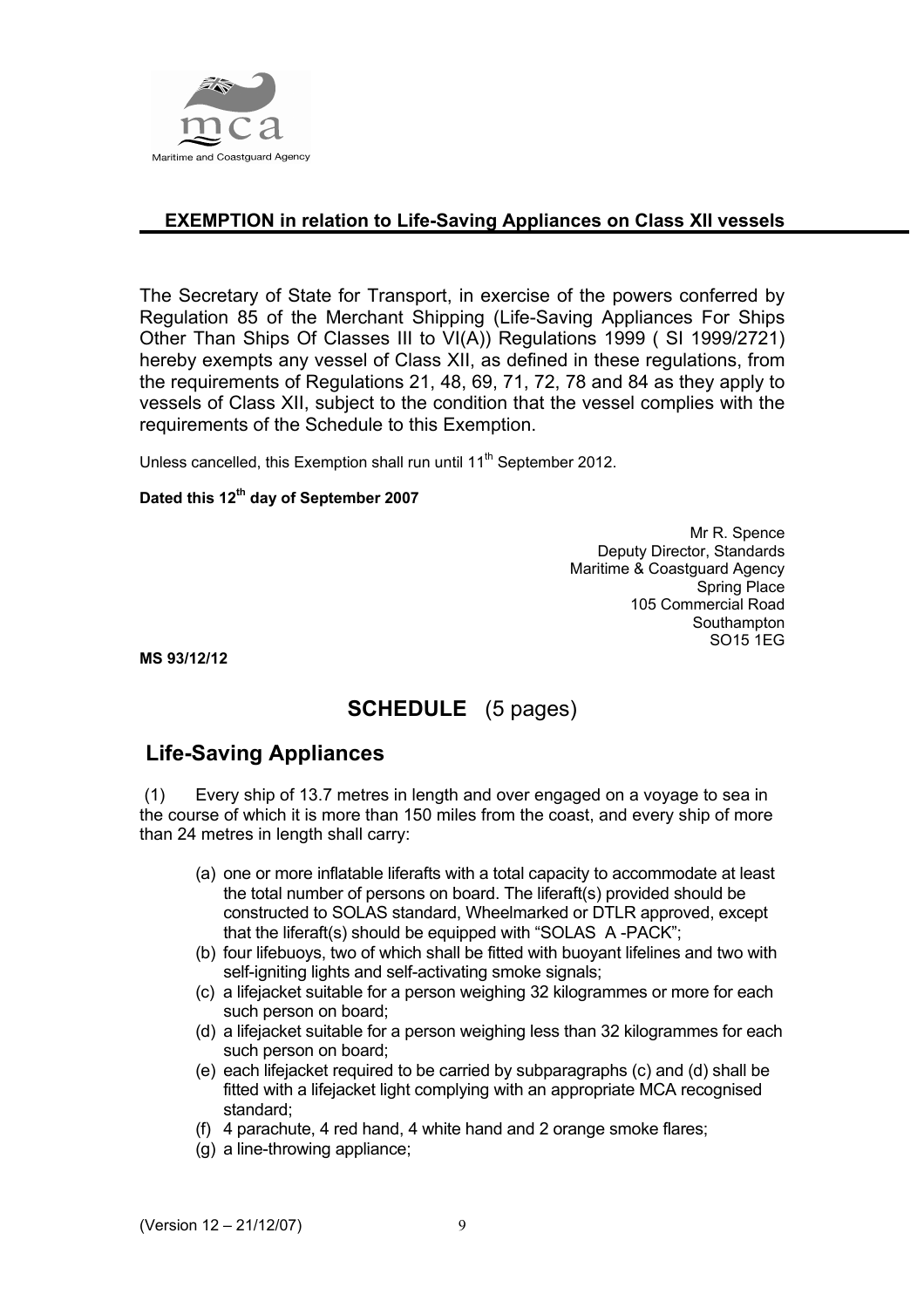- (h) a training or instruction manual containing instructions and information on the life-saving appliances provided in the vessel and their maintenance;
- (i) a copy of the table "Life-Saving Signals and Rescue Methods, SOLAS No. 1" or "Life-Saving Signals and Rescue Methods, SOLAS No. 2";
- (j) a maritime radio capable of transmitting and receiving, appropriate to the area of operation.

(2) Every ship of 24 metres in length or over shall carry additional liferaft(s) to ensure that in the event of any one raft being lost or rendered unserviceable, there is sufficient capacity remaining for all on board.

(3) Every such ship of 25.9 metres in length or over shall carry a rescue boat or inflatable boat. A lifeboat may be accepted as a rescue boat; provided that it also complies with the requirements for a rescue boat. The lifeboat, rescue boat or inflatable boat shall be served by a launching appliance.

(4) Every ship of 13.7 metres in length or over but less than 24 metres in length and engaged on a voyage to sea in the course of which it is more than 20 miles but less than 150 miles from the coast shall carry:

- (a) one or more inflatable liferafts with a total capacity to accommodate at least the total number of persons on board. The liferaft(s) provided should be either:
	- i) constructed to SOLAS standard, Wheelmarked or DTLR approved, except that the liferaft(s) should be equipped with "SOLAS B PACK" ; or
	- ii) built to the International Sailing Federation (ISAF), Offshore Special Regulations (OSR) Appendix A Part 2 requirements. Liferaft(s) should be equipped to a level equivalent to that of a "SOLAS B PACK". This may, where necessary, include a "grab bag" to supplement the equipment integral to the liferaft; or
	- iii) built to the International Sailing Federation (ISAF), Offshore Special Regulations (OSR) Appendix A Part 1 requirements and manufactured prior to  $1<sup>st</sup>$  July 2003, until replacement is due or the end date of this exemption whichever date occurs first. Liferaft(s) should be equipped to a level equivalent to that of a "SOLAS B PACK". This may, where necessary, include a "grab bag" to supplement the equipment integral to the liferaft; or
	- iv) built to the ISO 9650-1:2005 Small Craft Inflatable Liferafts Part 1 Type 1 Group A standard provided the liferaft (s) are fitted with a boarding ramp; and are equipped to the level of a "SOLAS B PACK". This may, where necessary, include a "grab bag" to supplement the equipment integral to the liferaft;
- (b) two lifebuoys, one of which shall be fitted with a self-igniting light;
- (c) a buoyant lifeline at least 18 metres in length;
- (d) a lifejacket suitable for a person weighing 32 kilogrammes or more for each such person on board;
- (e) a lifejacket suitable for a person weighing less than 32 kilogrammes for each such person on board;
- (f) each lifejacket required to be carried by subparagraphs (c) and (d) shall be fitted with a lifejacket light complying with an appropriate MCA recognised standard
- (g) 4 parachute, 4 red hand, 4 white hand and 2 orange smoke flares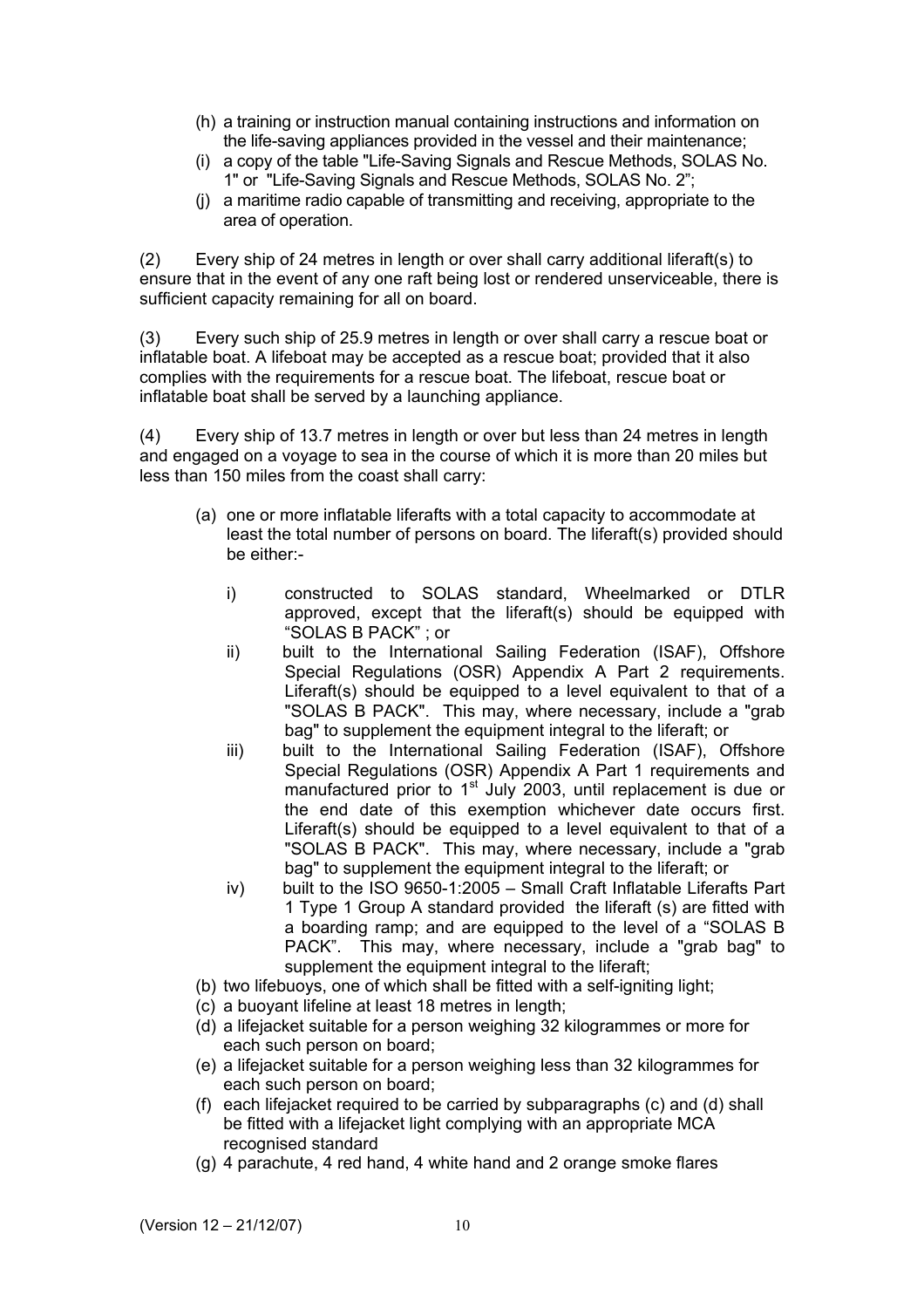- (h) A training or instruction manual containing instructions and information on the life-saving appliances provided in the vessel and their maintenance;
- (i) a copy of the table "Life-Saving Signals and Rescue Methods, SOLAS No. 1" or "Life-Saving Signals and Rescue Methods, SOLAS No. 2";
- (j) a maritime radio capable of transmitting and receiving, appropriate to the area of operation.

(5) Every ship of 13.7 metres in length or over but less than 24 metres in length and engaged on a voyage to sea in the course of which it is more than 3 miles but less than 20 miles from the coast or shall carry,:

- (a) one or more inflatable liferafts with a total capacity to accommodate at least the total number of persons on board. The liferaft(s) provided should be either:
	- i) constructed to SOLAS standard, Wheelmarked or DTLR approved, except that the liferaft(s) should be equipped with "SOLAS B PACK" ;or
	- ii) built to the International Sailing Federation (ISAF), Offshore Special Regulations (OSR) Appendix A Part 2 requirements-Liferaft(s) should be equipped to a level equivalent to that of a "SOLAS B PACK". This may, where necessary, include a "grab bag" to supplement the equipment integral to the liferaft; or
	- iii) built to the International Sailing Federation (ISAF), Offshore Special Regulations (OSR) Appendix A Part 1 requirements and manufactured prior to 1<sup>st</sup> July 2003, until replacement is due or the end date of this exemption whichever date occurs first. Liferaft(s) should be equipped to a level equivalent to that of a "SOLAS B PACK". This may, where necessary, include a "grab bag" to supplement the equipment integral to the liferaft; or
	- iv) built to the ISO 9650-1:2005 Small Craft Inflatable Liferafts Part 1 Type1 Group A standard provided the liferaft (s) are fitted with a boarding ramp; and are equipped to the level of a "SOLAS B PACK". This may, where necessary, include a "grab bag" to supplement the equipment integral to the liferaft; or
	- v) built to the ISO 9650-2:2005 Small Craft Liferafts Part 2 Type 2 ; or
	- vi) alternatively, an equivalent capacity CE marked Category C rigid or inflated inflatable dinghy ready for immediate use;
- (b) two lifebuoys, one of which shall be fitted with a self-igniting light;
- (c) a buoyant lifeline at least 18 metres in length;
- (d) a lifejacket suitable for a person weighing 32 kilogrammes or more for each such person on board;
- (e) a lifejacket suitable for a person weighing less than 32 kilogrammes for each such person on board;
- (f) each lifejacket required to be carried by subparagraphs (d) and (e) shall be fitted with a lifejacket light complying with an appropriate MCA recognised standard
- (g) 4 parachute, 4 red hand, 4 white hand and 2 orange smoke flares
- (h) a training or instruction manual containing instructions and information on the life-saving appliances provided in the vessel and their maintenance;
- (i) a copy of the table "Life-Saving Signals and Rescue Methods, SOLAS No. 1" or "Life-Saving Signals and Rescue Methods, SOLAS No. 2".
- (j) a maritime radio capable of transmitting and receiving, appropriate to the area of operation.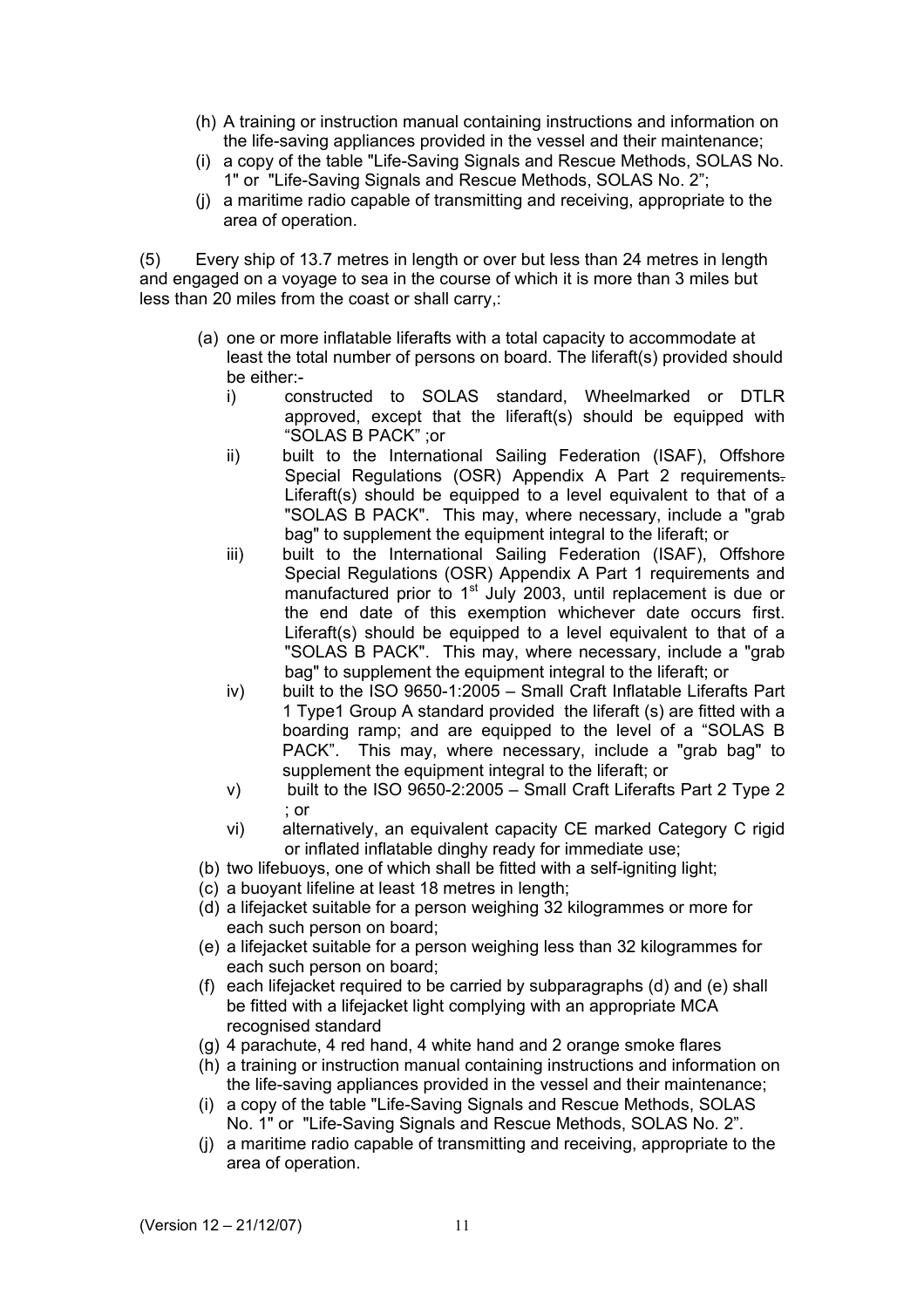(6) Every such ship of 13.7 metres in length or over but less than 24 metres in length and which only proceeds to sea on voyages in the course of which it is not more than 3 miles from the coast, shall carry:

- (a) two lifebuoys, one of which shall be fitted with a self-igniting light;
- (b) a buoyant lifeline at least 18 metres in length;
- (c) a lifejacket suitable for a person weighing 32 kilogrammes or more for each such person on board;
- (d) a lifejacket suitable for a person weighing less than 32 kilogrammes for each such person on board;
- (e) 4 red hand, 4 white hand and 2 orange smoke flares
- (f) a training or instruction manual containing instructions and information on the life-saving appliances provided in the vessel and their maintenance;
- (g) a copy of the table "Life-Saving Signals and Rescue Methods, SOLAS No. 1" or "Life-Saving Signals and Rescue Methods, SOLAS No. 2".
- (h) a maritime radio capable of transmitting and receiving, appropriate to the area of operation.
- (7) (a) In ships of Class XII of 13.7 metres in length or over, an embarkation ladder shall be provided at each embarkation station extending, in a single length, from the deck to the waterline in the lightest seagoing condition under unfavourable conditions of trim of up to 10 degrees and with the ship listed not less than 20 degrees either way and where such distance exceeds 1 metre. Such ladder(s) may be temporarily attached.
	- (b) In ships of Class XII of 13.7 metres in length or over but less than 24 metres in length, such ladder(s) may be replaced by approved devices to afford access to survival craft when waterborne.
- (8) Every liferaft shall be carried either:-
	- (a) in approved FRP containers stowed on the weather deck or in an open space and fitted with float free arrangements so that the liferafts float free and inflate automatically; or
	- (b) for ship of 13.7 metres in length or over but less than 24 metres in length, in FRP containers or in a valise stowed in a readily accessible and dedicated weathertight locker opening directly to the weather deck.
- (9) Lifejackets carried for persons on watch shall be stowed in positions readily accessible from the manned watch station.
- (10) In ships of Class XII, every inflatable liferaft, compressed gas inflatable lifejacket and hydrostatic release unit shall be serviced by the manufacturer's approved agent, at the manufacturers recommended intervals, however where liferaft(s) are stored in valises these should be serviced at least annually.

**END**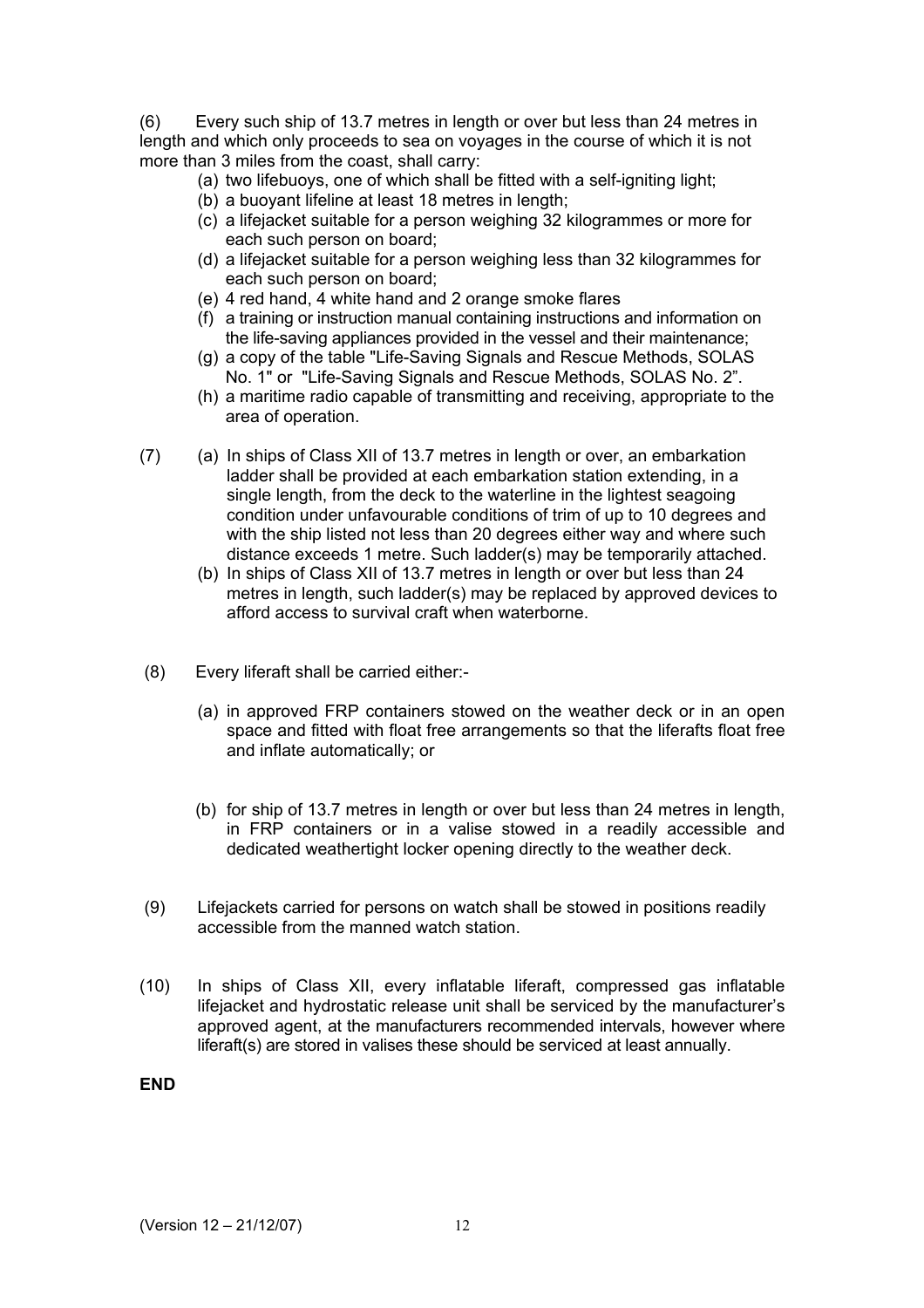

# **EXEMPTION in relation to Fire Protection on Class XII vessels**

The Secretary of State for Transport, in exercise of the powers conferred by Regulation 47 of the Merchant Shipping (Fire Protection: Small Ships) Regulations 1988 (SI 1998/1011) hereby exempts any vessel of Class XII, as defined in these regulations, from the requirements of Regulations 23, 35 & 36, as they apply to vessels of Class XII, subject to the condition that the vessel complies with the requirements of the Schedule to this Exemption.

Unless cancelled, this Exemption shall run until 11th September 2012.

# **Dated this day 12th day of September 2007**

**Mr. R. Spence**  Deputy Director Standards Maritime & Coastguard Agency Spring Place 105 Commercial Road Southampton SO15 1EG

#### **MS 93/12/12**

#### **SCHEDULE** ( 2 pages )

#### **Fire Protection**

Every ship of 13.7 metres in length or over, but less than 24 metres in length, shall be provided with:-

- 1.0 Not less than four multi-purpose fire extinguishers to a recognised standard, each with a minimum fire rating of 13A/113B, or a combination of smaller extinguishers giving the equivalent fire rating; or
- 1.1 (a) Not less than two multipurpose fire extinguishers as described in (1.0) above, and

 (b) A fire pump capable of delivering one jet of water with a minimum throw of 6 metres with a 6mm nozzle to any part of the ship. The fire pump, which need not be a dedicated fire pump, shall have one fire hose of adequate length with a 6mm nozzle and a suitable spray nozzle, and shall be either:-

- i. a hand powered fire pump, fixed or portable, outside any engine space with one sea and hose connections; or
- ii. a power driven fire pump outside any engine space, fixed or portable, with sea and hose connections; or
- iii. a hand powered portable fire pump with a throw over sea suction and hose connection.
- 2.0 Not less than two fire buckets with lanyards.